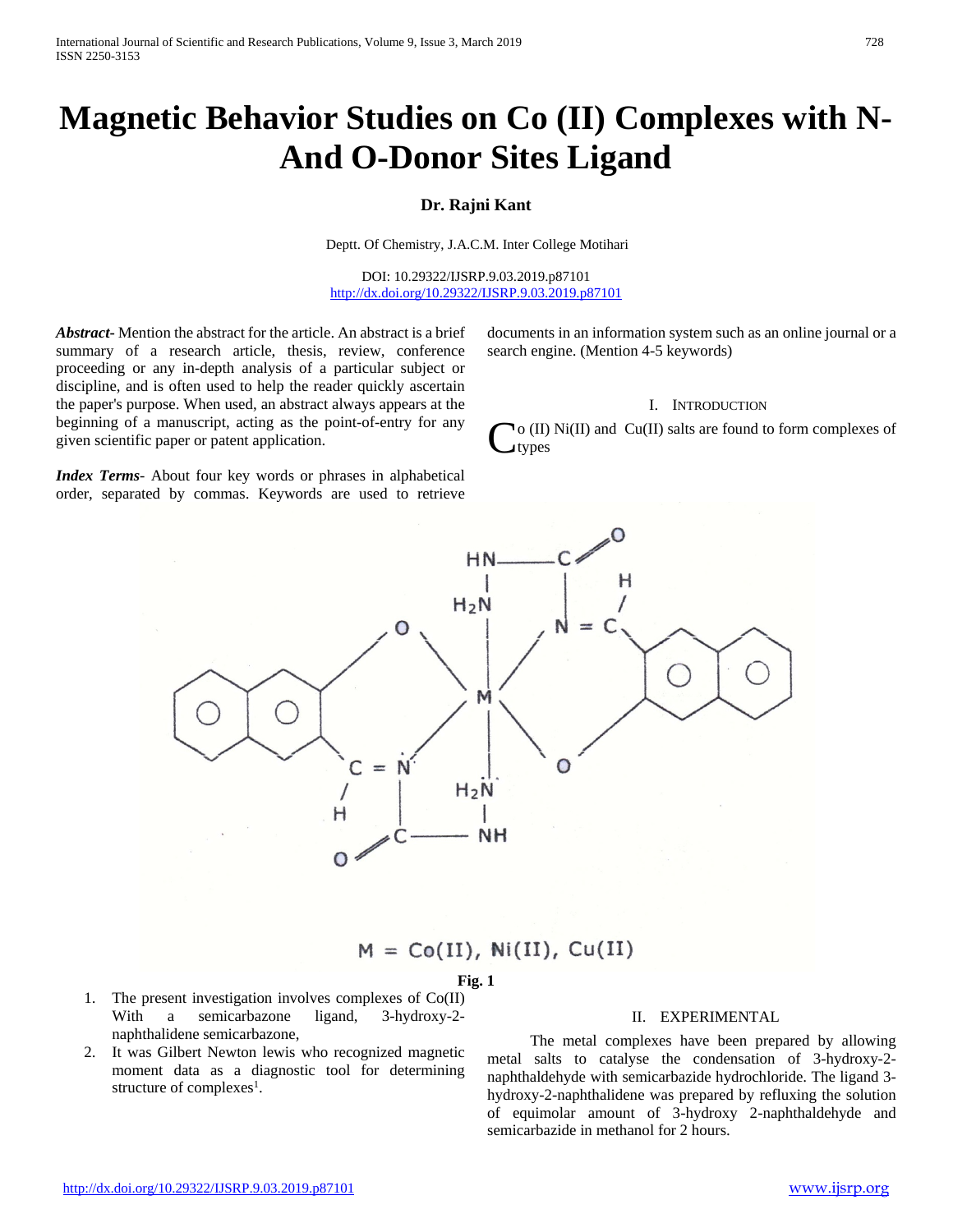The hot solution was filtered when yellow crystals of the ligand were deposited on cooling, which were recrystallised from methanol (M.P. 230-232 $^0$ c)

#### III. RESULT AND DISCUSSION

 Cobalt(II) forms generally four coordinated tetrahedral and six coordinated octahedral complexes, however, a few four coordinated planar and five coordinated trigonal bipyramidal complexes have also been reported. Cobalt(II) complexes with one unpaired electron can be either low spin octahedral or planar but complexes with three unpaired electron can be either octahedral or tetrahedral. The existence of high spin square planar complexes of cobalt (II) has been described but such reports have been found to be incorrect or unfounded.

 Magnetic moment values of cobalt(II) complexes provides important information in distinguishing octahedral, planar and tetrahedral configurations. High-spin octahedral cobalt(II) complexes have magnetic moments ranging from 4.7 to 5.2 B.M2 i.e. they have very large orbital contribution since the spin only moment for three unpaired electrons is to the three-fold orbital degeneracy of  ${}^{4}T_{1g}$  ground state. The values of magnetic moment of octahedral complexes vary with temperature. In a high-spin tetrahedral complex the values of magnetic moments range between 4.3-4.7 B.M.<sup>3</sup> which are temperature independent. In tetrahedral complexes, coblt  $(II)$  has ground state  ${}^4A_2$ . The symmetrical and heavily populated ground state does not contribute large orbital moment to magnetic moment values. The low-spin octahedral cobalt(II) complexes exhibit magnetic moment value of 1.92-2.47 B.M. at room temperature and which varies with temperature. The planar complexes also exhibit magnetic moment value in the same range. A number of complexes with intermediate magnetic moment values between 2.5-4.3 B.M. have also been reported. Such complexes are viewed as anomalous.

 Magnetic moments of several carbohydrates of cobalt(II) have been studies by Ranade and Subba Rao<sup>4</sup>. Magnetic moment values of cobalt(II) mandelate, malonate and tartarate lie between 5.00 to 5.22 B.M. and the values suggest that these complexes have a high-spin octahedral symmetry. The value of 4.79 B.M. observed in the case of cobalt (II) lactate can't rule out the possibility of the compound having a high-spin tetrahedral symmetry.

Gopal Narain<sup>5</sup> isolated and measured magnetic moments of cobalt(II) phthalimide with 5-nitro-O- phenanthroline. Values of magnetic moment lie between 4.43-4.467 B.M. which suggest tetrahedral symmetry for those complexes.

 Several complexes of cobalt(II) have been reported by Gill and Nyolm<sup>6</sup> and the magnetic moment values are given in Table-1

**Table-1** Observed magnetic moments of CoX2.2Py at 20<sup>0</sup>c.

| Solid Complex          | Color | B.M. | Color        | B.M. |
|------------------------|-------|------|--------------|------|
|                        |       |      | Nitrobenzene |      |
| CoCl <sub>2</sub> .2Py | Blue  | 4.42 | Blue         | 4.52 |
| CoBr <sub>2</sub> 2Py  | Blue  | 4.50 | Blue         |      |

| Col <sub>2</sub> .2Py         | Blue   | 4.47 | Blue | 4.59 |
|-------------------------------|--------|------|------|------|
| $Co(CNS)_2.2Py$               | Purple | 5.10 | Blue | 4.50 |
|                               | red    |      |      |      |
| $CoPy2Br2$ .2H <sub>2</sub> O | Violet | 5.00 | Blue | 4.56 |

 Complexes of cobalt (II) with strong ligand field have been prepared by stoufer and Co-workers. They round that magnetic moment values of such complexes lie between 2.6 to 3.8 B.M. They have explained the intermediate magnetic moment values of these complexes due occurrence of equilibrium mixture of complexes in two spin states (spin doublet and spin quartet) in which each of the electronic levels provide different amount of spin and orbital angular moment to magnetic values. The complexes with such moment values are given in Table-2

**Table-2**

| Compound                               | Temperature | $\mu$ eff (B.M.) |
|----------------------------------------|-------------|------------------|
| $[Co(\text{ter Py})_2]$ $Br_2.H_2O$    | 295 K       | 2.63             |
| [Co(PBI) <sub>2</sub> ]I <sub>2</sub>  | 295 K       | 3.72             |
| $[Co(BMI)2](BF4)2$                     | 295 K       | 2.91             |
| [Co(GdH) <sub>3</sub> ]Br <sub>2</sub> | 295 K       | 3.16             |
| $[Co(DTHB)] (ClO4)2$                   | 295 K       | 2.36             |

 These complexes exhibit a large deviation from normal Curie-Weiss behavior. They interpreted the results supporting a model in which there is a distribution of magnetic ions among two or more low lying electronic levels.

 The Complex of cobalt(II) in the present investigation shows the magnetic moment value to be 2.25 B.M. at room temperature  $(34^0C)$ . These values clearly indicate that the complexes have either four coordinated square planar stereochemistry or six coordinated low-spin octahedral structure. On the basis of magnetic moment it is difficult to distinguish between low-spin octahedral and square planar complexes of cobalt(II) as in principle for both cases the moment should be close to the spin-only value for one unpaired electron. Four coordinated planar complexes are aerially easily oxidized to a diamagnetic octahedral cobalt(II) on exposure to air. But in the present case, on exposure to air for several days there is no change in colors and magnetic moment values of these complexes. Since the cobalt(II) are not oxidized readily to its Co(III) complexes. Therefore, it is suggested that the complexes do not have planar stereochemistry rather they possess low-spin octahedral structures.

 Bis-2- quinideno cobalt(II) salts show magnetic moment in the range 4.15-4.60 B.M.7 . where as the complex  $[(Me2NC<sub>6</sub>H<sub>4</sub>)<sub>3</sub>Po<sub>4</sub>.Co](ClO<sub>4</sub>)<sub>2</sub>$  shows magnetic moment value  $4.76^8$ .

#### **REFERENCES**

- [1] G. N. Lewis, J. Amer. Chem. Soc., 38, 782 (1916).
- [2] B. N. Figgis and R. S. Nyholm, J. Chem. Soc., 12 (1954); 388 (1959).
- [3] F. A. Cotton, "Progress in Inorganic Chemistry", vol. 6, Interscience Publishers, New York, 185 (1964).
- [4] A. C. Ranade and V. V. Rao, Subba, Indian J. Chem., 4, 42-43
- [5] Gopal Narain, Indian J. Chem., 4, 539 (1966).
- [6] N. S. Gill and R. S. Nyholm, J. Inorg. Nucl. Chem., 18, 88(1961).
- [7] S. P. Ghosh and A.K. Banerjee, Indian J. Chem., 2, 294 (1964).